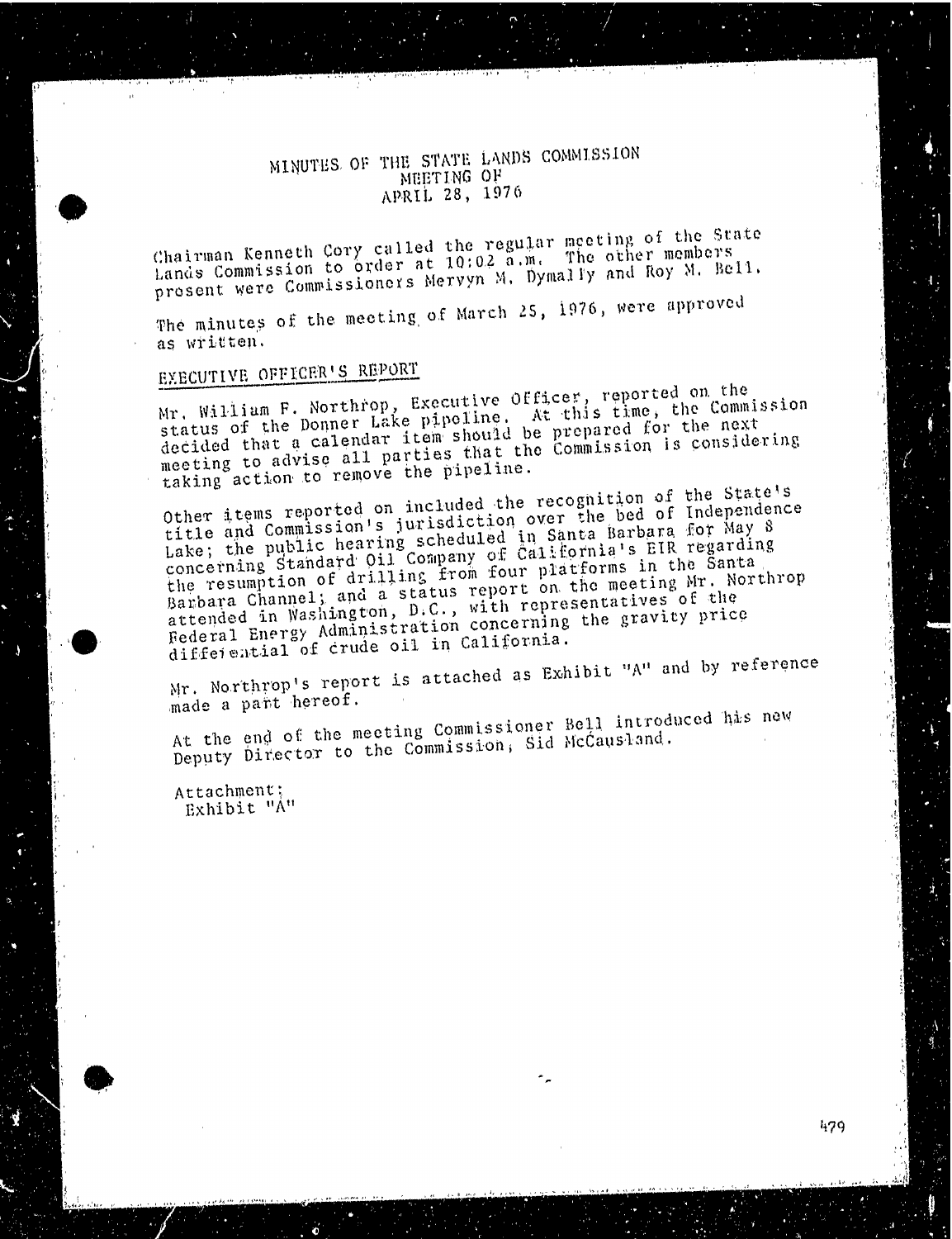### EXECUTIVE OFFICER'S REPORT

**BY** 

### WILLIAM F, NORTHROP EXECUTIVE OFFICER

## DONNER LAKE PIPELINE

IN MAY 1972, THE COMMISSION RECEIVED AN INQUIRY CONCERNING PLACING A PIPELINE IN THE BED OF DONNER LAKE. IN SPITE OF STAFF EFFORTS TO HAVE AN APPLICATION PROCESSED, THE PIPELINE WAS INSTALLED WITHOUT PERMIT DURING MAY 1973. IN JULY 1973 THE STATE LANDS COMMISSION FILED SUIT FOR REMOVAL OF THE PIPELINE AND FOR DAMAGES AGAINST THE INSTALLER OF THE PIPELINE, DART INDUSTRIES, AND THE POTENTIAL OWNER OF THE PIPELINE, TRUCKEE-DONNER PUBLIC UTILITY DISTRICT. AFTER THE SUIT WAS FILED, THE PUBLIC UTILITY DISTRICT APPLIED FOR LEASE OF THE BED OF DONNER LAKE AND A DRAFT ENVIRONMENTAL IMPACT REPORT WAS PREPARED AND CIRCULATED IN AUGUST 1974. FOLLOWING A PUBLIC HEARING ON THE EIR, THE DISTRICT REQUESTED AND WAS GRANTED TWO CONSECUTIVE 180-DAY EXTENSIONS OF TIME ON THE PROCESSING OF THE APPLICATION IN ORDER TO CHECK INTO THE POSSIBILITY OF USING GROUND WATER IN LIEU OF DONNER LAKE, THE SECOND EXTENSION EXPIRED APRIL 21. THE DISTRICT HAS NOW REQUESTED A THIPD DEFERRAL OF 6 MONTHS. IT APPEARS THAT PROGRESS IS BEING MADE TOWARDS DEVELOPMENT OF AN ALTERNATE WATER SUPPLY WHICH WOULD ELIMINATE THE NEED FOR

PRESENTED AT THE STATE LANDS COMMISSION MEETING OF APRIL 28 1976, IN SACRAMENTO, AT 10:00 A. M.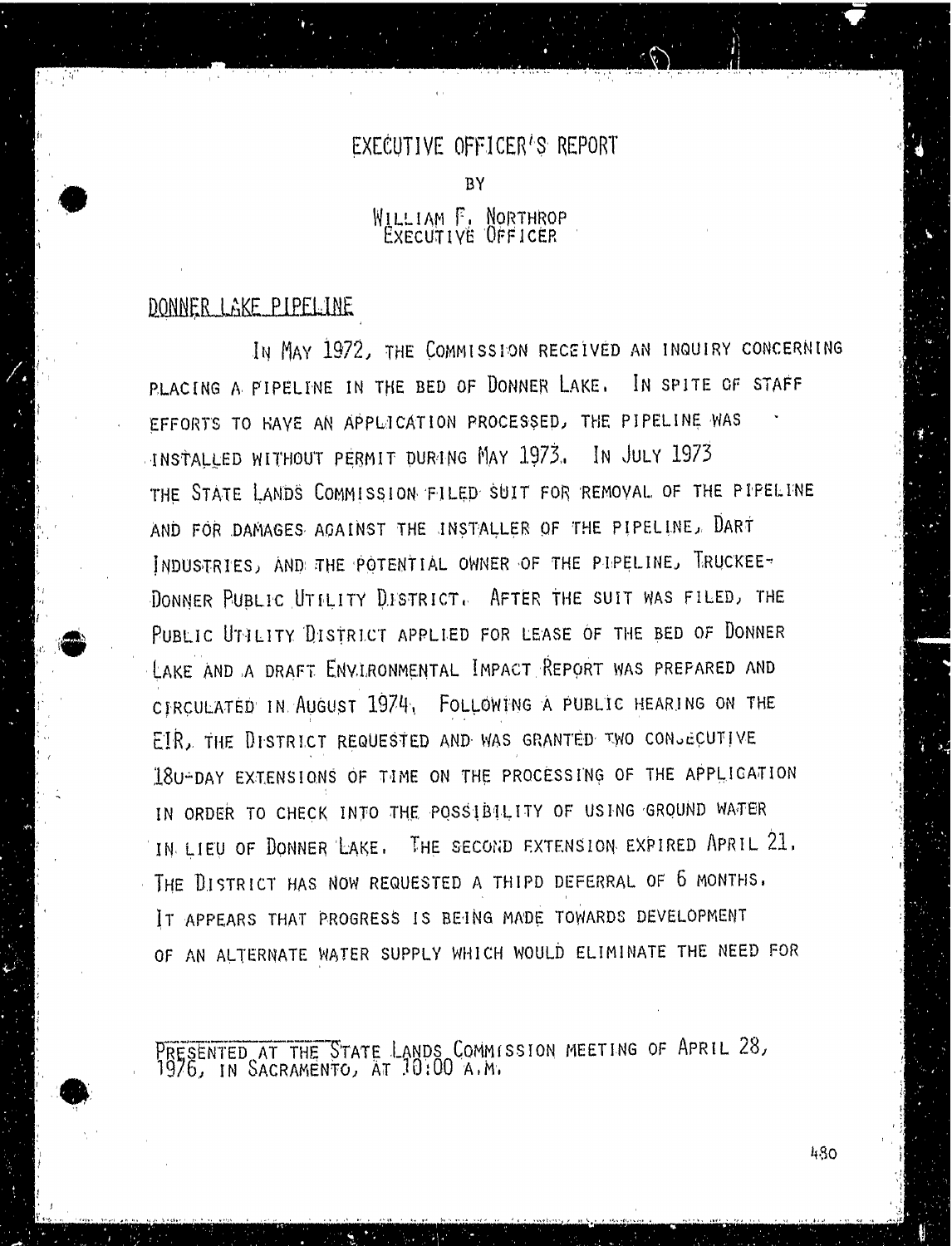A PIPELINE IN DONNER LAKE, STAFF MET WITH THE DISTRICT AT A SPECIAL MEETING OF THE DIRECTORS ON APRIL 19. STAFF BELIEVES THAT BY THE END OF JULY SUFFICIENT INFORMATION WILL BE AVAILABLE TO MAKE A DETERMINATION OF THE ADEQUACY OF THE ALTERNATE WATER SUPPLY. THEREFORE, IF THE COMMISSION CONCURS, I WILL GRANT AN ADDITIONAL EXTENSION IN THE PROCESSING OF THE DISTRICT'S APPLICATION UNTIL THE END OF JULY 1976. AT THAT TIME, WE WILL BE PREPARED TO MAKE A FIRM RECOMMENDATION TO THE COMMISSION FOR MOVING AHEAD EITHER WITH THE APPLICATION. OR FOR REMOVAL OF THE PIPELINE,

-2-

# COMMENT ON MARINA RENTAL POLICY

AT THE LAST COMMISSION MEETING, MR. DARREL MCCONNELL, REPRESENTING THE MARINA OWNERS ASSOCIATION, ASKED THAT THE COMMISSION SUSPEND ALL LEASING ACTIVITY BECAUSE OF LARGE INCREASES IN RECENTLY SET RENTALS. THIS REQUIRES SOME EXPLANATION .

in 1966 AND 1967, SEVERAL MARINA OPERATIONS CAME BEFORE THE COMMISSION FOR SETTING A RENT UNDER PROVISIONS OF PERIODIC REVIEW WITHIN THE VARIOUS LEASES. BECAUST THE LEASES HAD RUN A PERIOD OF 15 YEARS OR BETTER, THE NEW RENTS WERE SUBSTANTIALLY ABOVE THE RENTS THEY HAD BEEN PAYING.

OTHER MARINAS HAD LEASES RUNNING TO THE MID 1970'S AT RATHER LOW RENTAL RATES. THE MARINA OWNERS APPEALED TO THE COMMISSION, ASKING THAT NO NEW RENTALS BE FIXED UNTIL THE RENTS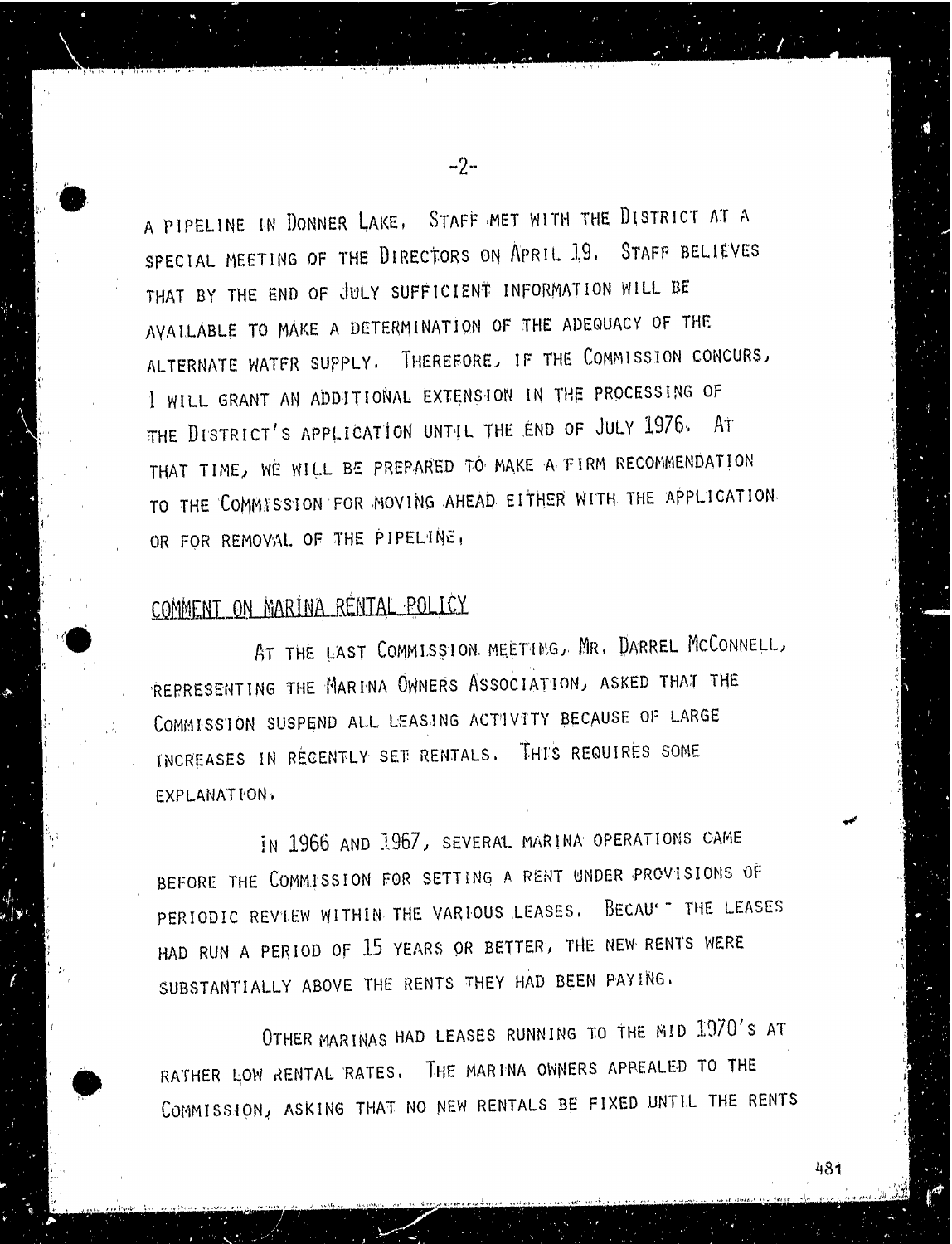WERE RE-FIXED FOR ALL LEASES WITHIN THE DELTA. THIS POLICY, THE MARINA OWNERS ARGUED, WOULD PREVENT ONE OWNER FROM HAVING AN ECONOMIC ADVANTAGE OVER OTHERS.

-3-

IN MARCH 1968, BY MINUTE ITEM 35, THE COMMISSION ADOPTED THIS POLICY.

DURING 1975, MANY OF THESE LEASES BECAME ELIGIBLE FOR RENT REVIEW, AT WHICH TIME THE STAFF MADE PRESENT FAIR MARKET VALUE APPRAISALS, BY LATE THIS YEAR, ALL THESE MARINAS WILL BE ELIGIBLE FOR RENT REVIEWS,

RENTALS ON MARINAS MAY NOT HAVE BEEN RESET IN 20 TO 25 YEARS; THEREFORE A LARGE INCREASE SHOULD BE EXPECTED BY THE MARINA PEOPLE WHO MADE THE PLEA TO THE COMMISSION IN 1968.

IF THE RENTAL IS EVER TO BE BROUGHT CURRENT, THE MATTER SHOULD BE PURSUED AT THIS TIME.

### INDEPENDENCE LAKE

BY RESOLUTION ADOPTED AT ITS OCTOBER 29, 1975, MEETING, THE COMMISSION AUTHORIZED THE DIVISION AND/OR THE OFFICE OF THE ATTORNEY GENERAL TO TAKE ALL ACTION NECESSARY, INCLUDING LITIGATION, TO HAVE THE STATE'S TITLE TO AND THE COMMISSION'S JURISDICTION OVER THE BED OF INDEPENDENCE LAKE RECOGNIZED.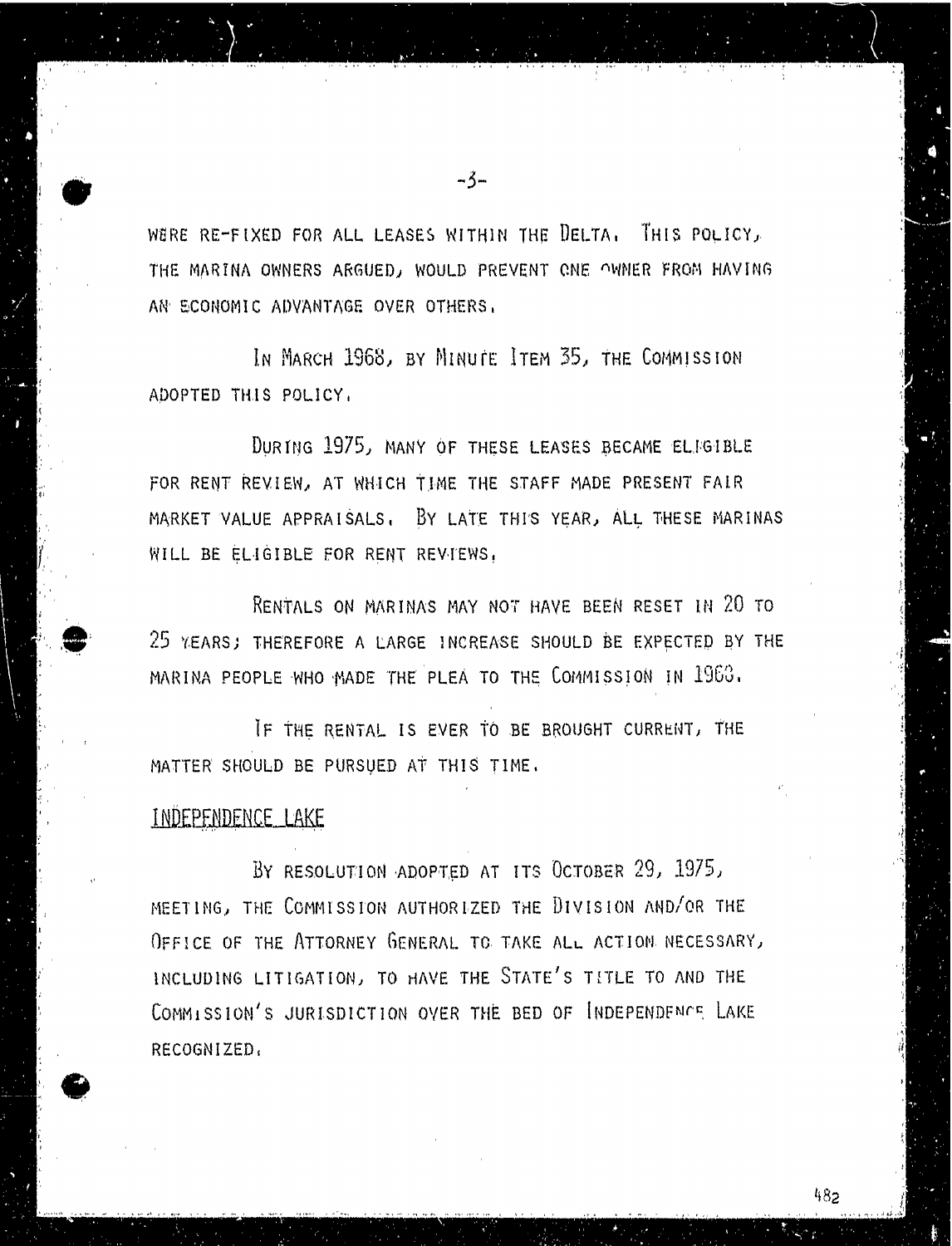ON NOVEMBER 7, 1975, THE COMMISSION, BY AND THROUGH THE STATE LANDS DIVISION,, MADE APPLICATIONS TO THE BOARDS OF SUPERVISORS OF NEVADA AND STERRA COUNTIES PURSUANT TO REVENUE AND TAXATION CODE SECTION 5026 TO HAVE ALL ASSESSMENTS FOR TAXES LEVIED ON THE BED OF INDEPENDENCE LAKE CANCELLED AND TO REQUEST THAT THIS LAKE BE LISTED IN THE COUNTY ASSESSMENT RECORDS AS OWNED BY THE STATE OF CALIFORNIA. NO ACTION WAS TAKEN BY EITHER COUNTY; CONSEQUENTLY, THE DIVISION RENEWED ITS APPLICATIONS BY LETTERS ON MARCH 11, 1976. SINCE THEN, BOTH. COUNTIES HAVE EXPRESSLY REFUSED TO HONOR THE COMMISSION'S APPLICATIONS WITHOUT A COURT INTERPRETATION OF THE MATTER.

IN ORDER TO HAVE THE MATTER FINALLY RESOLVED, PETITIONS FOR WRIT OF MANDATE WILL BE FILED IN BOTH COUNTIES TO COMPLI. THE BOARDS OF SUPERVISORS TO COMPLY WITH THE CODE PROVISIONS ,

## PUBLIC HEARING - SOCAL ELR

A PUBLIC HEARING HAS BEEN SCHEDULED ON HAY < AT 10:00 A. M. IN THE SANTA BARBARA COUNTY ADMINISTRATION BUILDING IN SANTA BARBARA CONCERNING RESUMPTION OF DRILLING FROM FOUP. EXISTING PLATFORMS IN THE SANTA BARBARA CHANNEL AT CARPINTERIA AND SUMMERLAND ON STATE OIL AND GAS LEASES PRC 1824, 3150 AND 4030. LESSEES ARE SOCAL, ARCO AND EXXON. I WILL CONDUCT THAT HEARING.

483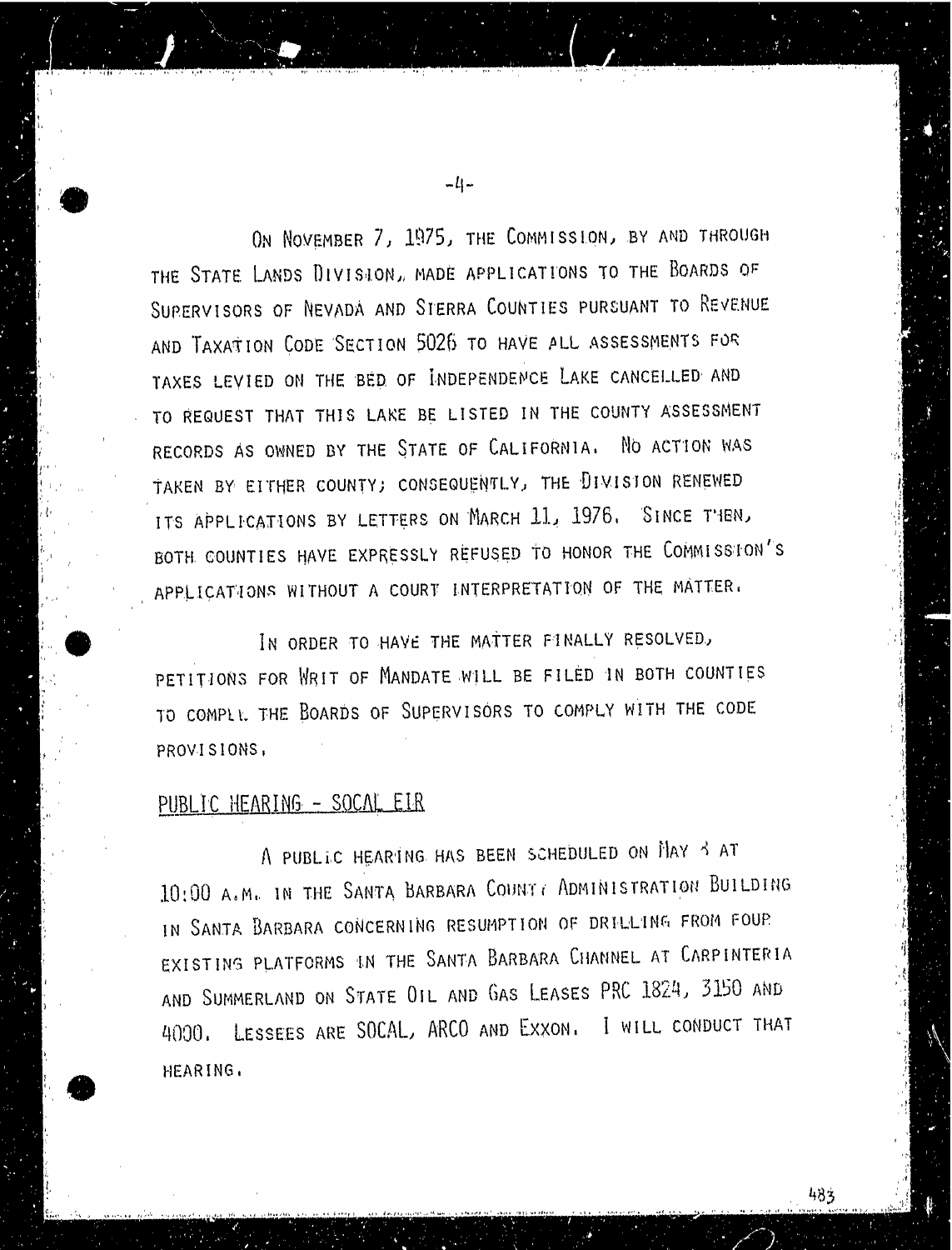WASHINGTON. D.C. MEETING

 $-5-$ 

A CONFERENCE WITH STATE LAND'S STAFF WAS SCHEDULED IN WASHINGTON, D.C. ALLEGEILY TO DEAL WITH THE LETTER THE GOVERNOR WROTE TO MR. ZARB. IT WAS NOT UNTIL WE ARRIVED AT THE MEETING AND THE GROUND RULES WERE STATED BY MR. GOLDSTEIN THAT WE BECAME AWARE THES WAS, IN FACT, NOT A CONFERENCE TO DISCUSS GRAVITY DIFFERENTIAL AS WAS REPRESENTED BY MR. GOLDSTEIN PREVIOUSLY, BUT RATHER A DISCUSSION OF HARDSHIP IN THE EXEMPTION CASE SUBMITTED BY THE CITY OF LONG BEACH, TRANSLATED, THIS MEANS THE FEA HAS NO INTENTION OF TAKING THE NECESSARY STEPS MEANS THE FEAR HAS NO INTENTION DECLINE IN LURA DE TO TURN ARE PLUMMENT OUR PLUMMETING PRODUCTION DECLINE IN DECISION DECLINE IN LONG BEACH, THE ALLOWED BUT RATHER PROPOSES TO OFFSET THIS DECLINE OVER THE NEXT 36 MONTHS BY THE FUTURE DEPENDENCE ON IMPORTED FOREIGN OIL. WHICH WILL GET THE CONSUMER AT THE GAS PUMP, BY OUR BEST ESTIMATE OF APPROXIMATELY 60 MILLION DOLLARS. ANY ATTEMPT TO CONVINCE MR. GO DSTEIN, MR. TOM WICKER OR MR. LARRY TERREL OF THE FEA OF THIS PROBLEM WAS REBUFFED BY "THAT'S NO MY JOB". THE FEAR OF THE THIS PROPERTY WAS DRECUMBED WAS THE THIS TOTALLY UNECUMBER ON THE THIS NO. WE CAN ONLY HELP AFTER THE FIELD IS TO THE FIELD IS TO THE FIELD IS TO THE FIELD IS TO THE FIELD IS TO THE THE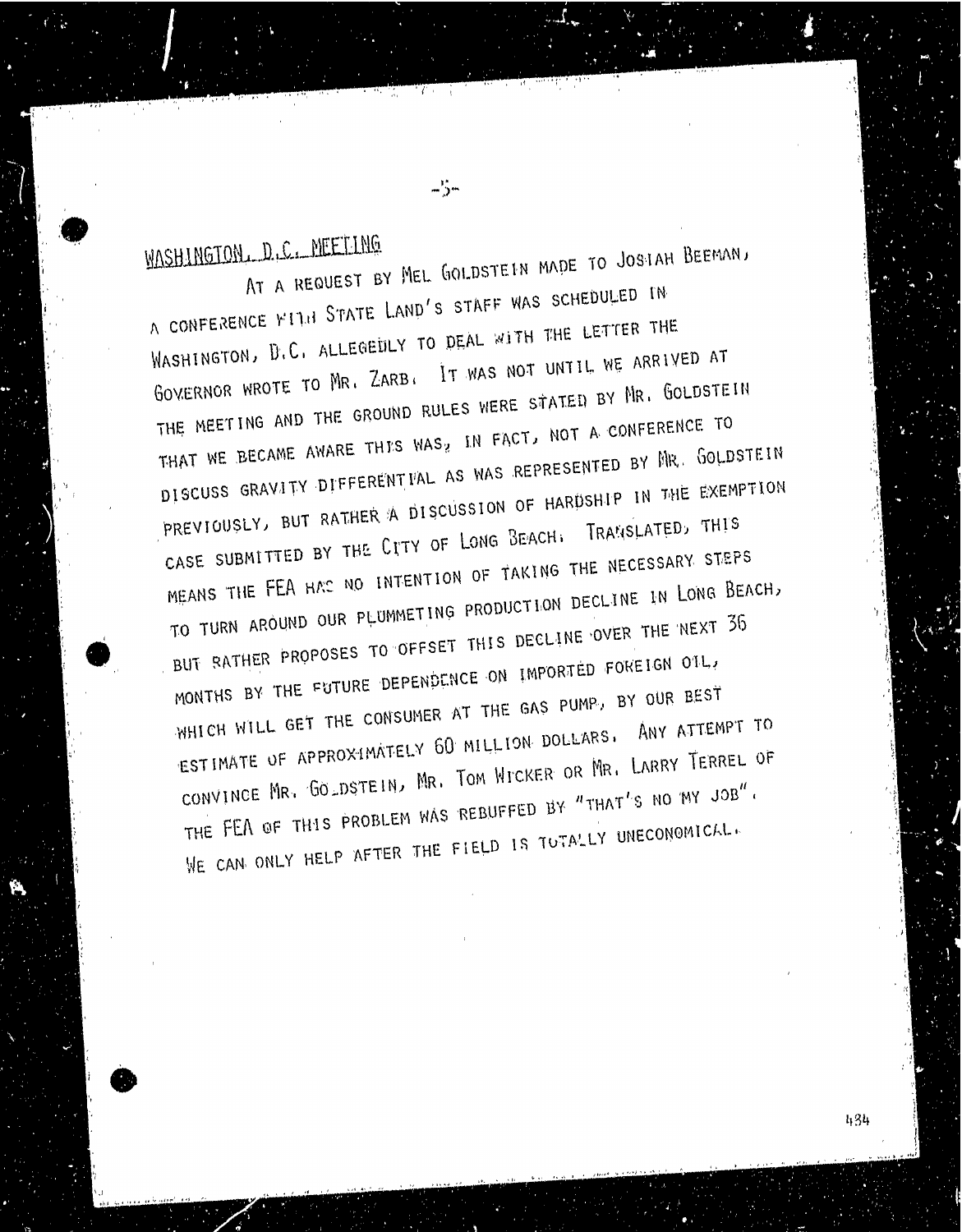### STATE OF CALIFORNIA

### Minutes of the Meeting of the State ands Commission Sacramento, California

### APPEARANCES

Present: Kenneth Cory, State Controller, Chair Roy M. Bell, Director of Cinare., Commissioner Walter McGuire, Executive Assistant to the Lieutenant Governor, alternate

Staff Members in Attendance:<br>William F. Northrop, Executive Officer<br>Robert C. Hight, Staff Counsel Robert C. hight, Staff Co R. S. Golden, Assistant Executive Of J. F. Trout, Manager, Land. Operations W. M. Thompson, Manager, Long Beach Operations<br>D. J. Everitts, Manager, Energy and Mineral<br>Resources Development Resources Development Linson Patton, Supervising Land Agent Matthew Brady, Legal Counsel Diane Jones, Secretary

Representing the Office of the Attorney General:<br>N. Gregory Taylor, Assistant Attorney General<br>Dennis Eagan, Deputy Attorney General

Re Minute Item 12 . Amendment of regulations in Title ?,<br>Division 3 of the California Administrative<br>Code

Code Greg McClintock, attorney with firm of med Black, Verleger and Shea representing the Western Oil and Gas Association Robert E, Shaw, attorney representing Mobil<br>Oil Corporation

Oil Corporat Paul Hughey, General Manager, Contra Cos County Economic Development Association Henry W. Simonson, in pro per

Re Minute Item 13 - Inde .trial Lease; Shell Oil company William Holliman, attorney representing Sholl Oil Company

Re Minute Item 14 - Commercial Lease: Walter M. Harvey and F. Brett Stauffer Chris Dolgado, architect, representing the City of Sacramento City of Sacramen Bill Gentry, City Engineering Office, of Sacramento<br>Walter M. Harvey, developer for the project

Walter M. Harvey, developer *for the project* Brett Stauffer, co-developed for the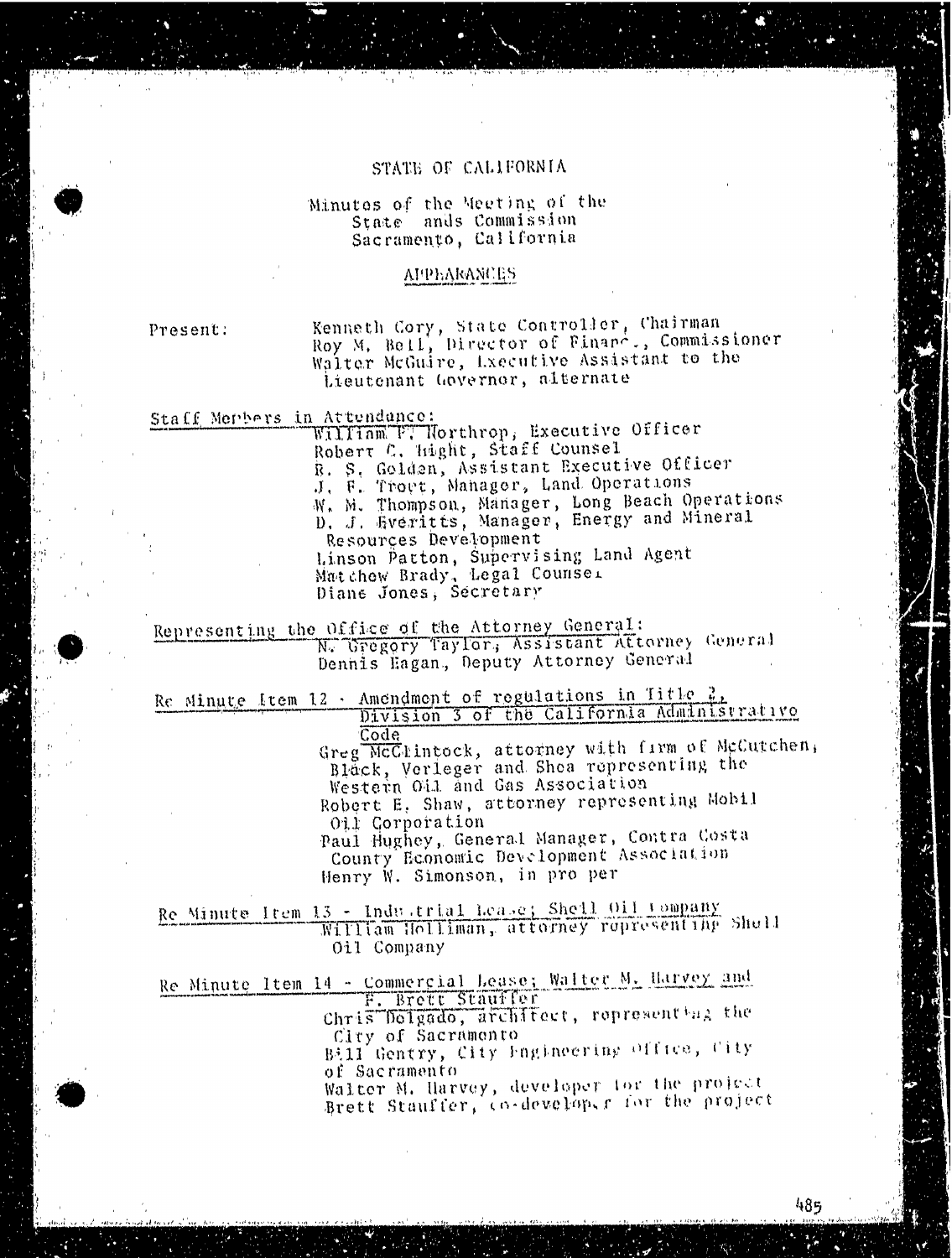Re Minute Item 18 - Extension of drilling requirements;  $\frac{\text{Atlantic Oil}}{\text{Atlantic Oil}}$ Terry Boone, representing Atlantic Oil Compa

Re Minute Item 20 - Prospecting Permit for Minerals Other<br>Oil and Gas and Geothermal Resource IN Company<br>Stan Gordon with firm of Tuohey, Barton McDermott, representing 4M Company